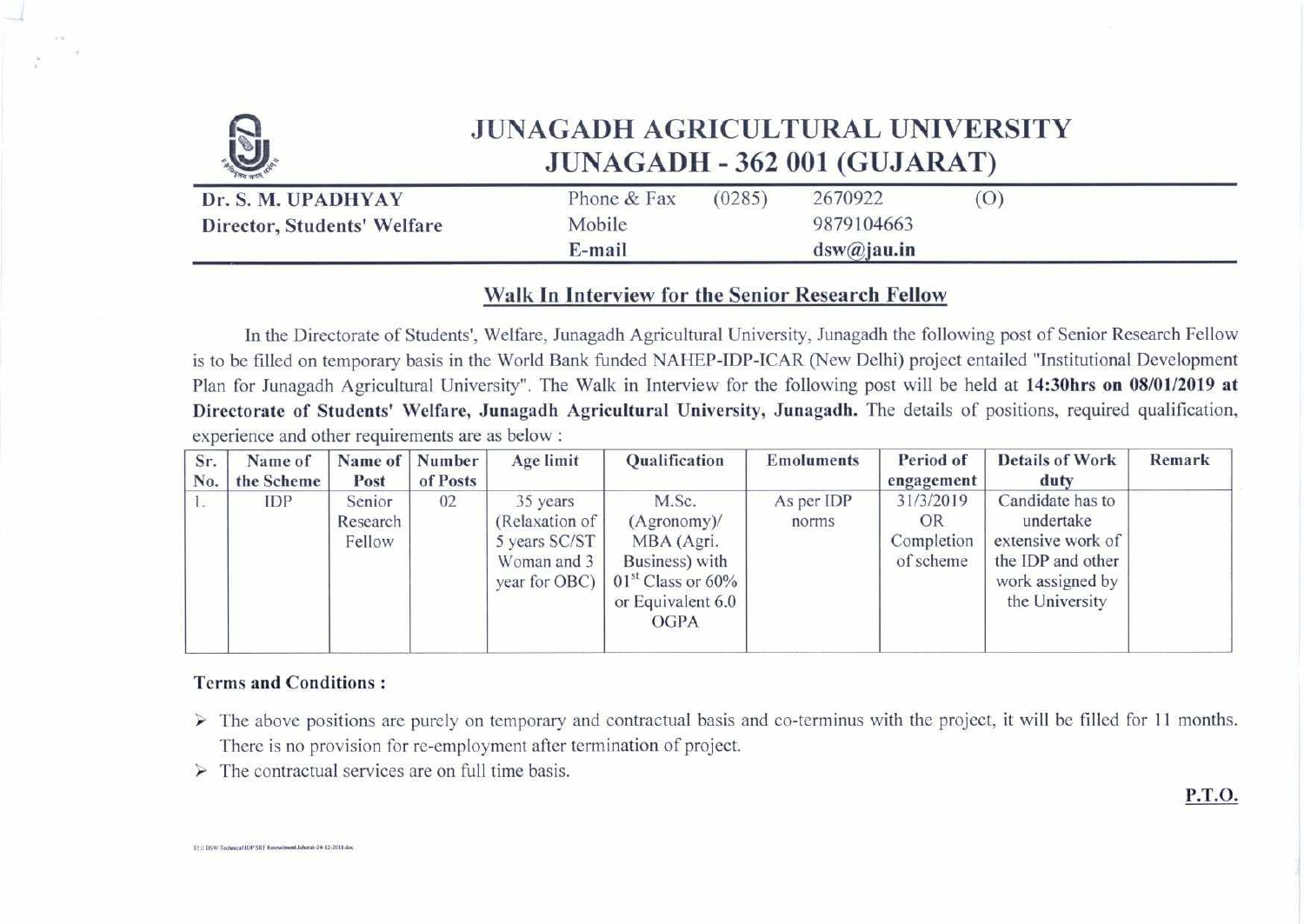- > Selected candidates can be discontinued owing to administrative reason at any time by issue of one week's notice. They may also leave the assignment on their own violation. At the end of contract period, the appointee has no right to claim any employment or engagement in the JAU.
- $\triangleright$  No TA/DA will be paid for attending the interview.
- ➢ The applicant must bring with them original documents and one set of photocopy of related documents/ testimonial at the time of interview, failing which he/ she shall not be allowed to appear the interview.
- $\triangleright$  Canvassing in any form will lead to cancellation of candidature.
- ➢ Interview committee reserves all rights to reject any or all candidates.
- > The relevant details pertaining to filling of the above mentioned temporary posts is available on JAU website: http://www.jau.in
- $\triangleright$  Candidates are informed to visit the website of university regularly for any update.

**Application format :** Application Form

Director Students Welfare Junagadh Agricultural University Junagadh

No. JAU/ DWS/ Tech./ IDP/ SRF Recruit./93 8J-9406/2018 Junagadh, Date: 24/12/2018

#### **Copy forwarded for information and wide circulation to :**

- 1. PS to Vice Chancellor, JAU, Junagadh.
- 2. The Registrar, JAU/AAU/NAU/SDAU, for information pleases (Through E-mail).
- 3. Director of Research & Dean PG Studies, JAU/AAU/NAU/SDAU, for information pleases (Through E-mail).
- 4. The Comptroller, JAU, Junagadh for information pleases.
- .51- The Director of IT Cell, JAU, Junagadh for circulation on university website.
- 6. The Principal/ Dean of concerned faculties, JAU/ AAU/ NAU/ SDAU (Through E-mail).
- 7. Other concerned University/ Colleges (Through E-mail).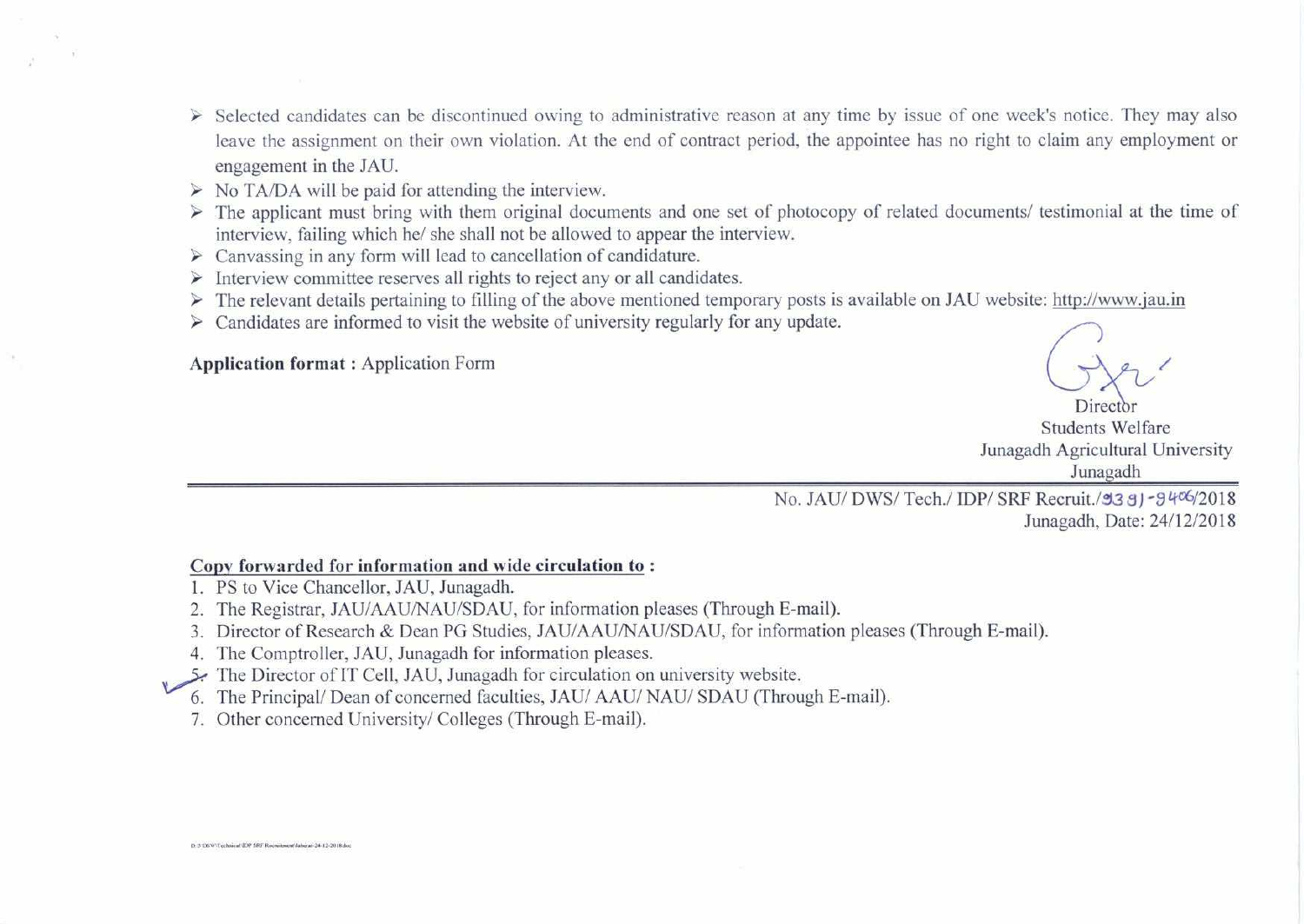# **Application from for the post of Senior Research Fellow**

| 1.               | Full Name                                                                                                                                           |                                                          |                 |         | Affix               |  |  |  |
|------------------|-----------------------------------------------------------------------------------------------------------------------------------------------------|----------------------------------------------------------|-----------------|---------|---------------------|--|--|--|
| $\overline{2}$ . | Mailing Address                                                                                                                                     |                                                          |                 |         | Recent              |  |  |  |
| $\overline{3}$ . | Mobile No.                                                                                                                                          |                                                          |                 |         | Passport            |  |  |  |
| 4.               | E-mail                                                                                                                                              |                                                          |                 |         | size duly           |  |  |  |
| 5.               | Date of Birth                                                                                                                                       |                                                          | (DD/MM/YYYY)    |         | signed              |  |  |  |
| 6.               | Age on 01/11/2018                                                                                                                                   |                                                          | Photograph      |         |                     |  |  |  |
| 7.               | Gender                                                                                                                                              |                                                          |                 |         |                     |  |  |  |
| 8.               | Category<br>(SC/ST/OBC/General)                                                                                                                     |                                                          |                 |         |                     |  |  |  |
| 9.               | <b>Educational Qualification</b>                                                                                                                    |                                                          |                 |         |                     |  |  |  |
|                  | Particulars                                                                                                                                         | Name of<br>University                                    | Passing<br>year | Subject | OGPA/<br>Percentage |  |  |  |
|                  | Graduation                                                                                                                                          |                                                          |                 |         |                     |  |  |  |
|                  | Post-Graduation                                                                                                                                     |                                                          |                 |         |                     |  |  |  |
|                  | Ph.D.                                                                                                                                               |                                                          |                 |         |                     |  |  |  |
|                  | <b>NET</b>                                                                                                                                          |                                                          |                 |         |                     |  |  |  |
| 10.              | Medal / Award: (In Numbers)                                                                                                                         |                                                          |                 |         |                     |  |  |  |
|                  |                                                                                                                                                     | A. Chancellor / Vice Chancellor / National Level Medal : |                 |         |                     |  |  |  |
|                  | B. Merit Medal / Cash Prize / Medal for Scientist Contribution :                                                                                    |                                                          |                 |         |                     |  |  |  |
| 11.              | Experience (Year-Month-Days: Govt./ Semi Govt./ Nationalize/<br>Private Institute (As on 01/11/2018, attach documentary proof with<br>salary drawn) |                                                          |                 |         |                     |  |  |  |
| 12.              | Publication:<br>(In Numbers)                                                                                                                        |                                                          |                 |         |                     |  |  |  |
|                  | A. Research Paper published in National/ International<br>Journal with ISSN                                                                         |                                                          |                 |         |                     |  |  |  |
|                  | B. Popular Articles in magazine/ Booklets and Folders etc.                                                                                          |                                                          |                 |         |                     |  |  |  |
| 13.              | Seminar/ Workshop/ Symposium/ Conference/ Training Attended<br>(In Numbers)                                                                         |                                                          |                 |         |                     |  |  |  |
| 14.              | Other activities : Game/ Cultural Program/ Debate etc. (In Numbers)                                                                                 |                                                          |                 |         |                     |  |  |  |
|                  | A. State Level Participation                                                                                                                        |                                                          |                 |         |                     |  |  |  |
|                  | <b>B.</b> National Level Participation                                                                                                              |                                                          |                 |         |                     |  |  |  |
|                  | C. State Level Award                                                                                                                                |                                                          |                 |         |                     |  |  |  |
|                  | D. National Level Award                                                                                                                             |                                                          |                 |         |                     |  |  |  |
| 15.              | Knowledge of Gujarati/ English Language (SSC/ HSC passed with<br>Gujarati/ English Subject)                                                         |                                                          |                 |         |                     |  |  |  |
| 16.              | Knowledge of Computer (Attach certificate)                                                                                                          |                                                          |                 |         |                     |  |  |  |
| 17.              | Study/ Service/ Working<br>State your present status<br>as RA/ SRF/ JRF/ Any<br>other post                                                          |                                                          |                 |         |                     |  |  |  |

To the best of my knowledge and belief, all the information filled in the form are true an correct.

Place :

 $\overline{\mathcal{A}}$  .  $\frac{1}{4}$ 

Date : Name and Signature of Applicant

**114 D6VAraellstiallW Itexnaincoll.I.M.24.12.20111 dog**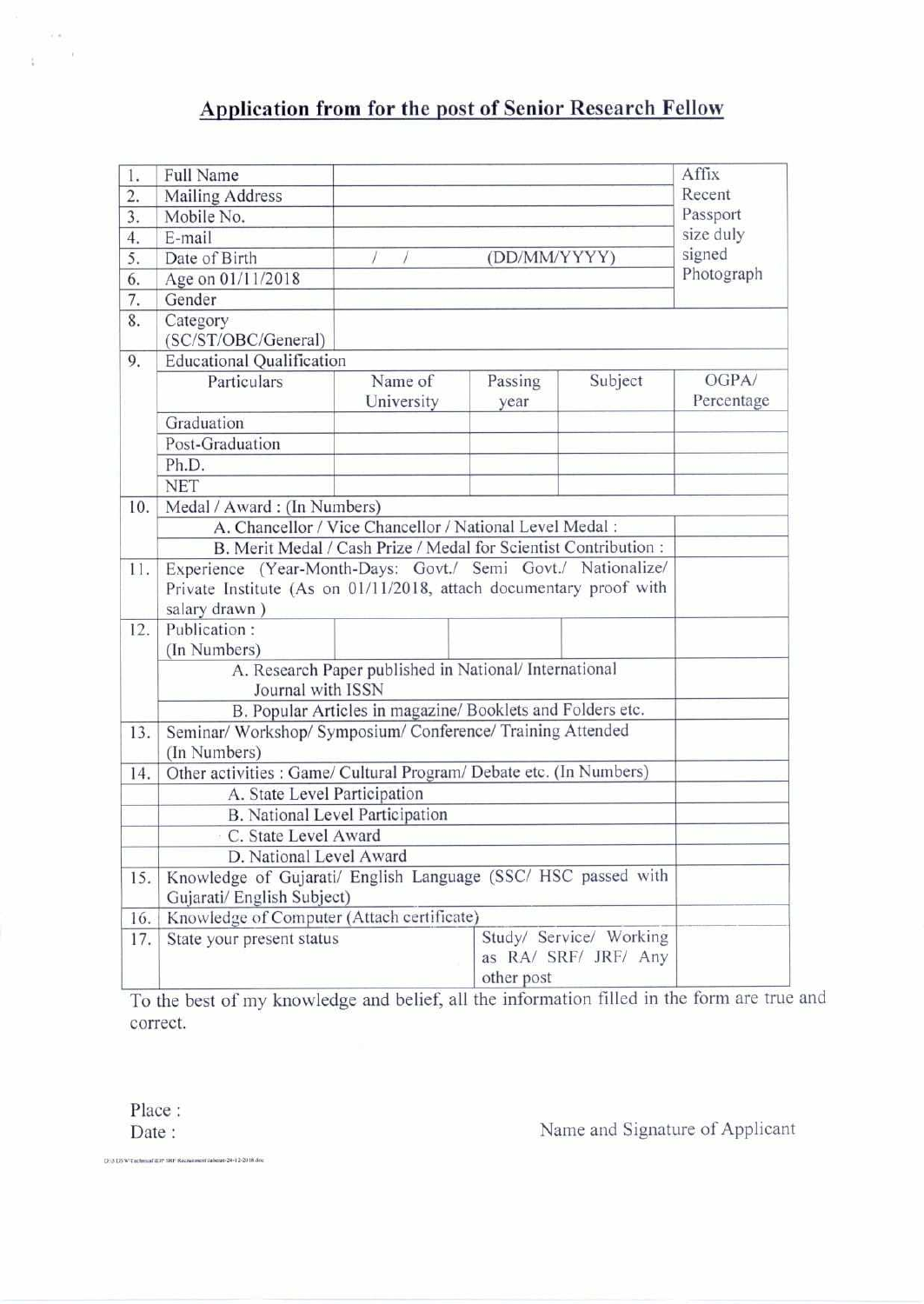| Sr.<br>No. | Degree | Year of<br>Passing | Class/Final<br>grade/<br>Percentage | Specialization | Name of<br>Board/<br>University |
|------------|--------|--------------------|-------------------------------------|----------------|---------------------------------|
|            |        |                    |                                     |                |                                 |

**14. Experience : (Industry, /R&D, Academic, Consultancy, Other - starting from the presents employer)** 

| Held | <b>Position</b> | Sector $(R&D)$ ,<br>Industry,<br>Academic,<br>Consultancy<br>and other | Name &<br>Address<br>of the<br>Employer | Nature of<br>Work |      | Period     | Total |
|------|-----------------|------------------------------------------------------------------------|-----------------------------------------|-------------------|------|------------|-------|
|      |                 |                                                                        |                                         |                   | From | To Service |       |
|      |                 |                                                                        |                                         |                   |      |            |       |

- **15. Title PG Dissertations :**
- **16. Research interest : (Enclose a brief write-up of previous research experience in not more than 100-150 words)**
- **17. Number of Patents / Publication in Journals / Conference proceedings / Book : (Attach list of publications / reprints separately)**
- **18. Membership in professional bodies :**
- **19. Awards & Fellowship received, if any :**
- **20. Any other information you would like to provide in support** of your application.

**Declaration : I declare that the information furnished above is true and correct to the best of my knowledge and belief, and that no related information is concealed. If any discrepancy is observed at any stage, JAU will be free to cancel my selection/ candidature.** 

Date & Place :

Candidate's Signature

IX0,108,WTachnicaPIDP SRF Reemitment1abport-24-12-201K do.